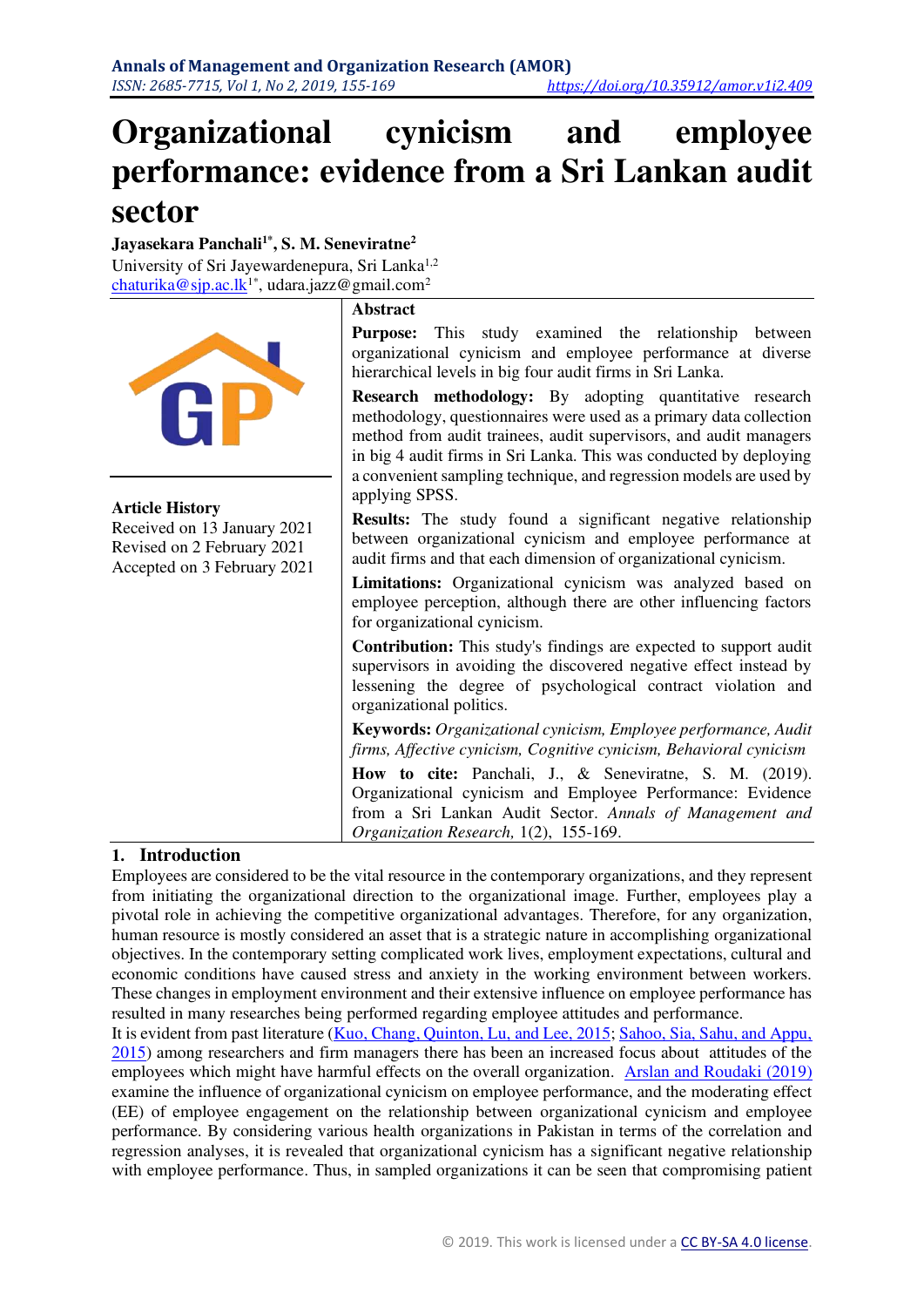care due to poor performance of employees[. Arslan \(2018\)](#page-13-1) indicates a significant negative relationship between organizational cynicism and employee performance, employee engagement moderates this relationship. Further it reveals that most of the respondents tend to be dissatisfied with their institutions as they believe that their institution is not fulfilling their promises, instead indicating such promises in diverse ways.

Further, organizational cynicism (here after OC) is identified as a negative attitude of employees towards the organization [\(Dean, Brandes, and Dharwadkar, 1998\).](#page-13-2) They also identified it as an attitude of weakness with the key feature of being negative. According to [Johnson, & O'Leary](#page-14-2)-Kelly (2003), OC means a belief within employee that the institution is dishonest and that they are not worthy to the organization which causes an attitude of unfriendliness in employees towards the organization[. Johnson,](#page-14-2)  & O'Leary[-Kelly \(2003\)](#page-14-2) states that OC hurdles the existence of the organization. Moreover they have stated that these beliefs of dishonesty of the organization created negative outcomes between employees. It is furthermore discussed that negative outcomes consist of acting against change, unethical acts, counterproductive behaviors, bad mouthing and job dissatisfaction [\(Armmer, 2017;](#page-13-3) [Kuo](#page-14-0)  [et al., 2015:](#page-14-0) [Bernerth et al., 2007](#page-13-4)[; Mantler, Godin, Cameron, and Horsburgh, 2015;](#page-14-3) [Simha, F Elloy, and](#page-14-4)  [Huang, 2014;](#page-14-4) [Wilkerson, Evans, and Davis, 2008\)](#page-14-5).

OC is explained mainly under three dimensions namely: cognitive cynicism, affective cynicism, and behavioral cynicism. These attributes can be understood as diverse stages of organizational cynicism. It initiates with cognitive cynicism (having loss of belief), and it is just a mental condition. During this stage employee tend to mentally suffer but there is no such external appearance shown. This leads to affective cynicism (negative emotions). During the second stage, employees express external implications about their dissatisfaction with the organization. Finally, it leads to critical behavior about organizations which is behavioral cynicism. All these stages result in negative employee performance with an escalating impact.

In today's organizations, employee performance becomes one of the major concerns of managers. And also, it is also a challenge for management to attract the right people and keep them motivated to get the best out of them to achieve the success in the market. According to [Kuo et-al \(2011\),](#page-14-0) employee performance can be identified as workers total delivery in meeting expected worth and tasks under the given procedures and timelines. Alternatively, [Anitha \(2014\)](#page-13-5) expresses employee performance as an indicator of financial and non-financial outcomes. Additionally, she found that factors such as career development, teams, relationships, employee evaluation and incentives and reward programs determine employee performance.

OC more or less leads to employee demotivation. Once employees are demotivated employee performance drops. Even under theoretical perspective, it is found that OC has a negative relationship with the employee performance. But some scholars argued that employees with cynic attitudes can cause a favorable impact in the organization by challenging ineffective policies and procedures. Most of the studies conclude that cynical employees create negativity in their workplace as well as spreads a negative image about the organization.

The success of a company mainly lies in the hands of management. Clear cut vision, strategic decisions, human resource management, and leadership skills of the top of the company sets the company's direction. Therefore if a company makes losses the fault goes to the management. Not only society but also employees tend to blame the management. Suppose the company keeps paying high incentives and bonuses for management in such poor conditions. In that case, Yi[ldız and Saylıkay, \(2014\)](#page-14-6) states that it leads to cynicism towards both the company and the management. Many researchers have found that when employees understand the company they are working for is failing to meet their stakeholder expectations, they tend to feel embarrassed working in the company. Therefore employees start getting cynical attitudes and behaviors.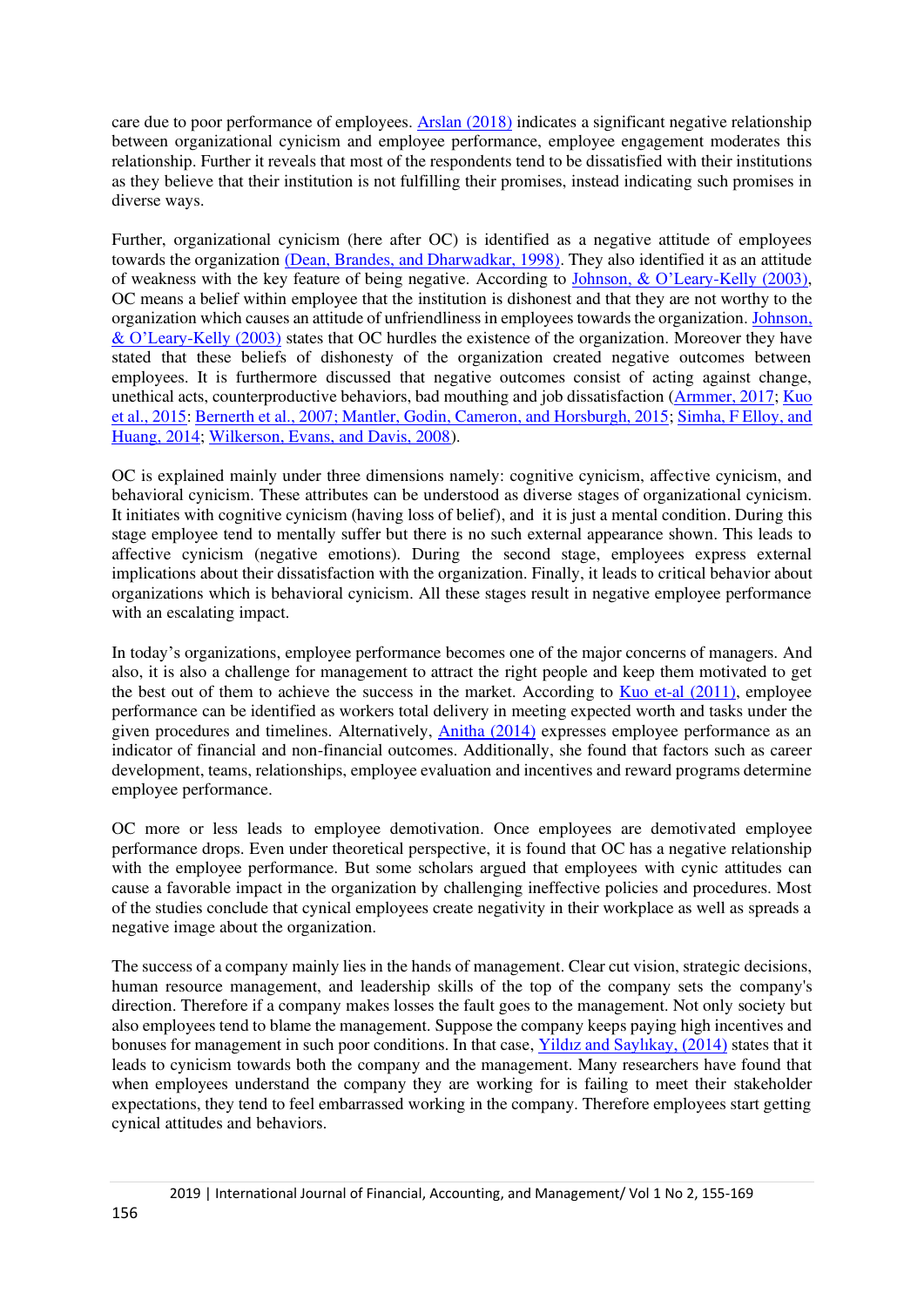Some researchers revealed a positive relationship between OC and job dissatisfaction, a negative relationship between OC and employees' commitment and performance [\(Abraham, 2000\).](#page-13-6) A study conducted in a hotel in Turkey found a significant negative association between mobbing (employee performance aspect) and OC [\(Pelit & Pelit, 2014\)](#page-14-7). However, employee performance and OC have been explored in diverse organizational setting in different countries, there is a dearth of studies based on audit sector audit firms as they are distinctive and purely work-oriented. Moreover, audit firms are organizations which are heavily depend on employees. Most of such employees are within the age of 20 to 30, who has so many growth and success expectations about their future careers and gaining knowledge and experience, and also they are at the age of most volatile ideas and strong actions. Further auditing is considered one of the most stressful jobs that needs both the best knowledge and the suspicious mind. Therefore it is more important for audit firms than any other organization to understand the OC and its impact on employee performance to achieve organizational objectives.

However, in Sri Lankan context, the relationship between OC and employee performance has not been thoroughly investigated. Therefore, due to the emergent importance of the auditing sector, the current study examines auditors' attitude in big four audit firms in Sri Lanka towards OC and the impact of such cynicism on the performance in their respective work. This research is carried out on big four audit firms in Sri Lanka namely, KPMG Sri Lanka, PWC Sri Lanka, Deloitte Sri Lanka (SJMS) and Ernst & Young, Sri Lanka. The research was done in mid of year 2019 within three to four months period. The population of the study is employees who work in above stated big four audit firms. The population comprise of approximately 2000 employees. Sample consists of 80 employees of the sample, 20 employees from each firm.

The study's forthcoming sections are structured as follows: the next section considers the extant literature followed by discussing the research methodology, including the research approach, the sample, and the analysis techniques. Section four and five illuminate the discussion of key findings of the study, and the conclusions. The final section of the study is devoted to present the limitations of the study and future research directions.

## **2. Literature review and hypotheses development**

This section discusses and reviews the extant literature relevant to the study. First, the concepts of organizational cynicism, three aspects of cynicism, and employee performance is presented followed by literature relevant to the conceptual and empirical relationship between OC and employee performance.

Cynicism is discussed in many social sciences categories such as management, political science, philosophy and sociology. There are two main founders of cynicism in the past who are ancient philosophers named Diogenes of Sinope and Antisthene[s \(Holzman, 1980:Dean et al., 1998\).](#page-14-8) There are never-ending disputes on who is the father of cynicism among the two, between many scholars (Sayer, [1945;](#page-14-9) [MacCunn, 1904\)](#page-14-10).

The word cynicism has come from Greek word "Kyron", meaning "Dog" ([Dean et al., 1998\).](#page-13-2) The first cynics identified cynicism as a deliberate philosophy compared to the modern cynics who viewed as victims of society [\(Kanter & Mirvis, 1989\)](#page-14-11). The most modern research about cynicism has revealed that cynicism is not a stable character trait even though it is identified as a philosophy. While cynicism is directed towards the distinct dimension of an individual's environment, it is also created and impacted by the environment [\(Kim et al, 2009\).](#page-14-12) OC mainly comprises of three components; cognitive cynicism, affective cynicism, and behavioral cynicism, and those components are identified as different stages of organizational cynicism.

In the first stage, cognitive cynicism is defined as a instance where employees tend to believe that the organization lacks justice, equity and honesty. It is considered that all the good principles are at expense of self-interest. Here, employee performance is unpredictable, and employees make an effort to hide their true feelings towards firms. Hence, employees tend to perform the minimal performance in order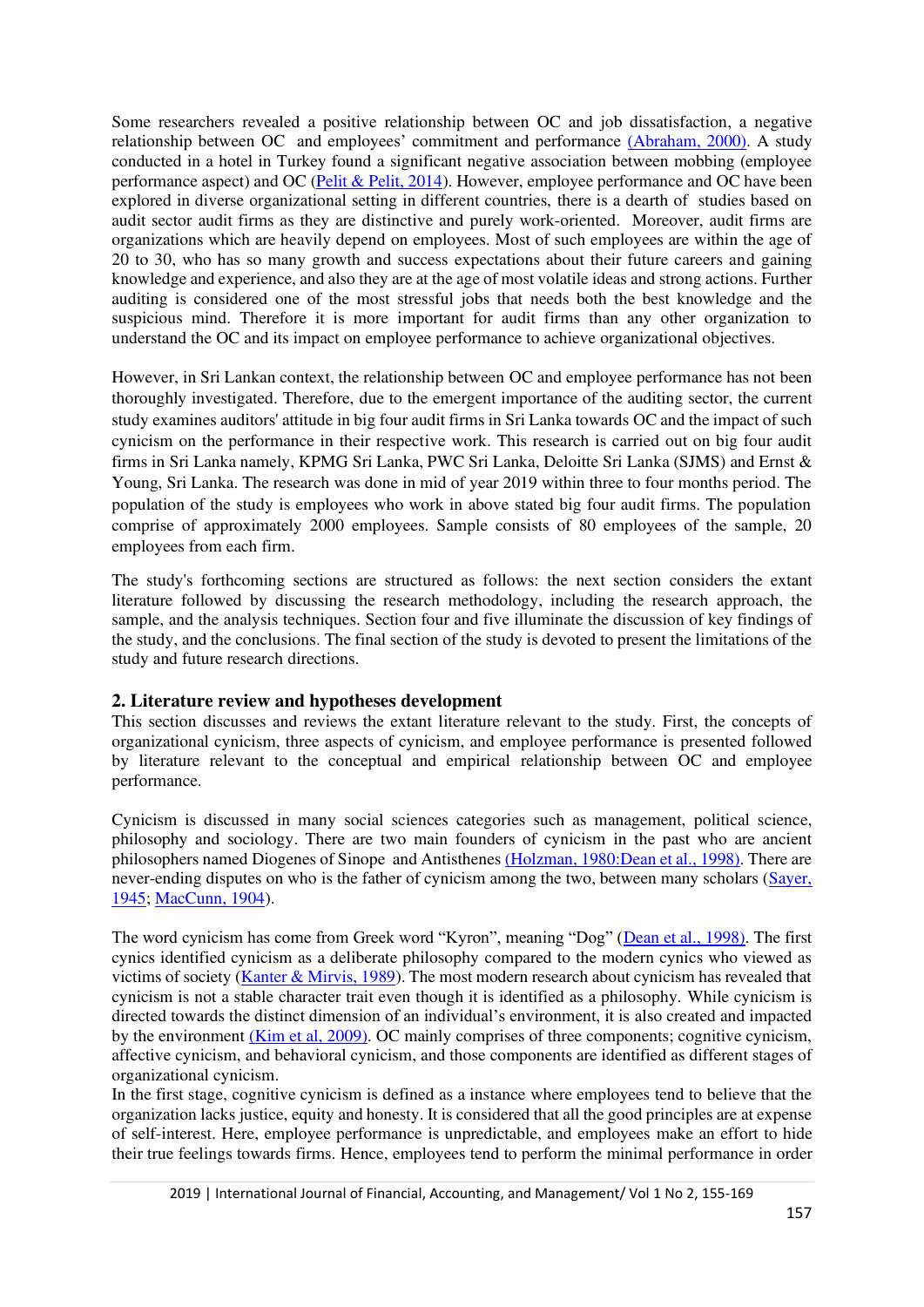to survive in the entity where they work. [Bernerth et al.](#page-13-4) discovered how worker perceptions of unfairness interact with cynicism in predicting organizational change initiatives' commitment.

The second stage, the affective dimension is an emotional aspect of employee attitude towards the organization. He highlights that employees have negative beliefs and hold certain types of negative emotions such as anger, disgust, anxiety, and depression. These minimises the motivation and inspiration towards the entity where they work.

The final stage of OC is the behavioral dimension, i.e. employees tend to act explicitly showing their dissatisfaction towards the organization. These actions may criticize the organization, sarcasm about the organization, negative understanding, non-verbal behavior and interpretation of organizational decisions and events, and pessimistic forecasts about the organization.

[Kuo et-al \(2011\)](#page-14-0) defined employee performance as workers' total delivery in meeting expected worth and tasks under given procedures and timelines. [Anitha \(2014\)](#page-13-5) defines employee performance as an indicator of financial and non-financial outcomes. Further, he discovered factors such as teams, relationships, career development, employee evaluation and incentives and reward programs determine employee performance.

[Alagaraja and Shuck \(2015\)](#page-13-7) conducted a study to discover the relationship of organizational configuration and employee engagement to understand how individual performance can be enhanced and found out that training and development are mains among them. [Sadikoglu & Cemal \(2010\)](#page-14-13) discovered that giving employees freedom to test their innovative ideas relating to work at hand leads to increased employee performance. [Anitha \(2014\)](#page-13-5) additionally discloses that compensation system in place, incentives plays a main role in determining employees' performance. In the study of [Liao et-al](#page-13-8)  [\(2012\),](#page-13-8) employee performance was measured from an organizational perspective, job perspective as well as employee perspective. The below-mentioned sections draw attention to the conceptual and empirical connection between OC and employee performance.

#### **Conceptual association between OC and employee performance**

From the theoretical viewpoint, OC carries a negative relationship with the employee performance. But some scholars argued that employees with cynic attitudes can cause a favorable impact in the organization by challenging ineffective policies and procedures. That said, most of the studies conclude that cynical employees create negativity in their workplace and spreads a negative image about the organization they are working for.

Some researchers found a positive relationship between OC and job dissatisfaction and a negative relationship between OC and employee commitment and performance [\(Abraham, 2000\).](#page-13-6) Mainly, researchers have found that when employees understand the company, their working is failing to meet the stakeholder expectations, they tend to feel embarrassed working in the company. Thus, employees start getting cynical attitudes and behaviors. A study conducted in a hotel in Turkey found a negative significant association between mobbing and OC [\(Pelit & Pelit, 2014\)](#page-14-7).

Although several studies have addressed the research issue on OC and employee performance in various settings in diverse social fields, the extant literature uncovers mixed results in terms of the previous relationship. As per the previous literature, there is a notable dearth of published studies exploring the relationship between OC and employee performance within the audit sector. Therefore, this study contributes to the extant knowledge by bridging the above-mentioned empirical gap as it offers a broader viewpoint of the conception and analyses the relationship between OC and employee performance in big four audit firms in Sri Lanka. Thus, the present study will contribute to the extant literature on audit sector and local literature by filling the empirical gaps observed. The following section describes the research methodology deployed in the current study.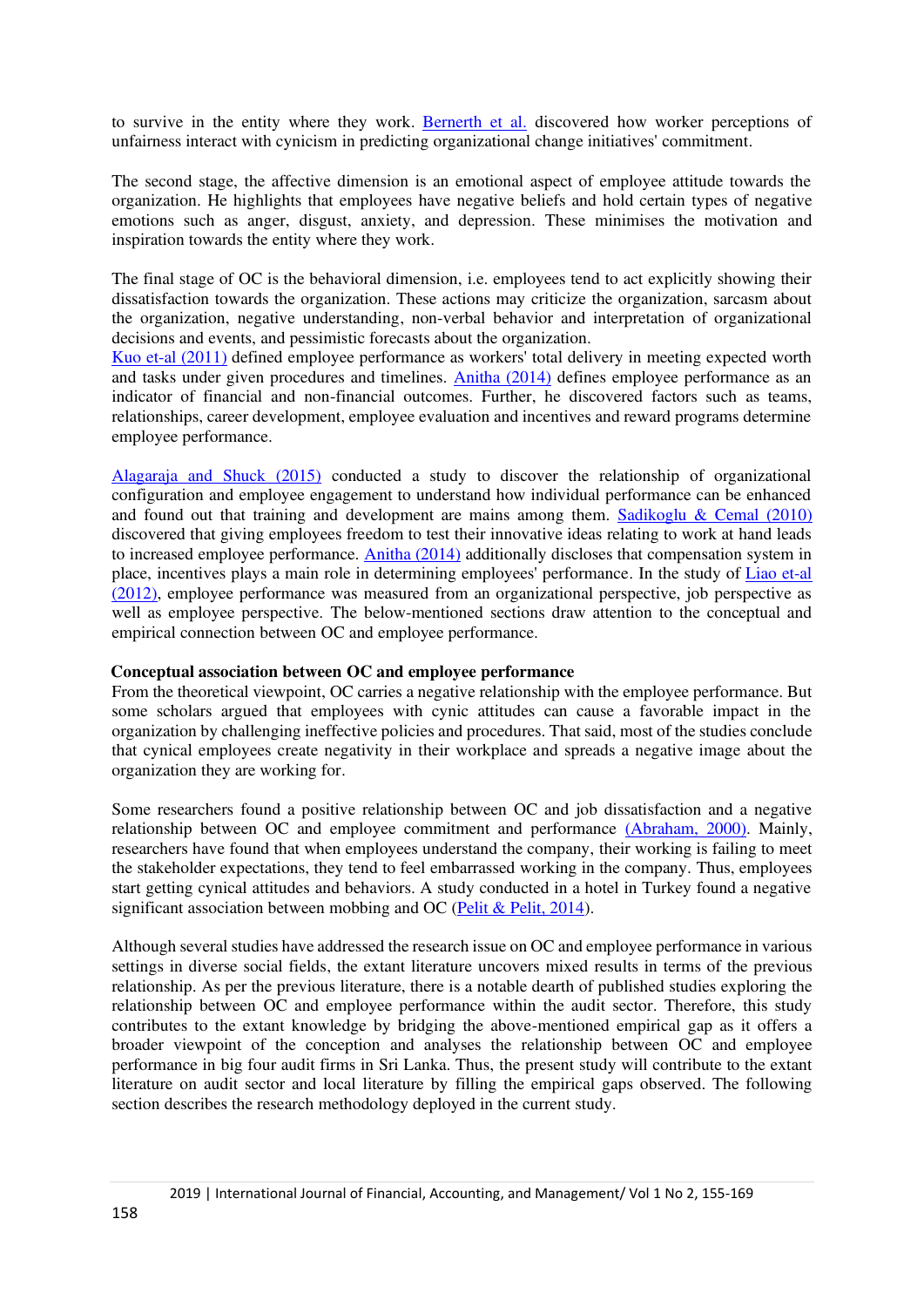## **3. Research methodology**

This section elaborates the research approach of the study, the data and the sample selection process. It further presents the conceptual model and the definitions and measurements of the current research variables. Finally, the study presents the analytical strategies used in the current research.

## **Research approach**

The purpose of the study is to measure OC among employees working at big four audit firms in Sri Lanka to investigate the relationship between three dimensions of OC and employee's performance at big four audit firms in Sri Lanka. This study considers unit of analysis as the individual employees who work at audit firms which are under study. This study is conducted by employing a deductive approach to understand how the selected cynic variables have an influence on the performance of employees in big four audit firms in Sri Lanka.

## **Population and sample**

This research adopts the Positivism Paradigm approach. The study population is employees who work in big 4 audit firms in Sri Lanka, namely KPMG Sri Lanka, PWC Sri Lanka, Deloitte Sri Lanka (SJMS) and Ernst & Young Sri Lanka. As aforementioned, big four audit firms in Sri Lanka were specifically selected in the study is due to the role conflict particularly faced by the auditors; on the one hand to meeting deadlines and being flexible and efficient and on the other hand they have to keep the professionality and quality of the work protecting the set standards. [Brandes et al. \(1989\)](#page-13-9) highlight that role conflict is significantly associated with organizational cynicism.

The population comprises of approximately 3000 employees. In this study, convenience sampling is used in gathering primary data because of the access limitations. Sample consists of 80 employees, containing 20 employees from each firm. This study used non-random sampling or non-probability techniques to collect the data from respondents, and the data are gathered from members of the population who are conveniently and comfortably available in participating the study. The convenient sampling technique is known to limit the representation of the whole population, still it offers sufficient data in the case where it is difficult to use probability sampling. Moreover, it is time-saving and cost effective for the researcher.

## **Sources and collection of data**

By deploying the survey technique, questionnaires were distributed among the population of the study. At a one given point of time, the data was collected from cross-section of the study. The questionnaire was built in a google form and the link was distributed among auditors of big four companies using personal connections. In the end, 83 questionnaires were received but only 80 were usable since 3 were used as test- questionnaires. The questionnaire covered questions on all three dimensions of OC and employees' performance in a cynic attitude.

The questionnaire begins with questions about demographic information. The second part of the questionnaire is prepared to ask the respondent about for his/ her opinion on certain statements. The respondent are required to answer by marking strongly disagree, disagree, neutral, agree or strongly agree in a five-point Likert scale. Using 14 items on a five-point Likert scale of strongly agree to strongly disagree, OC is measured, and 5 items were used to measure employees' performance.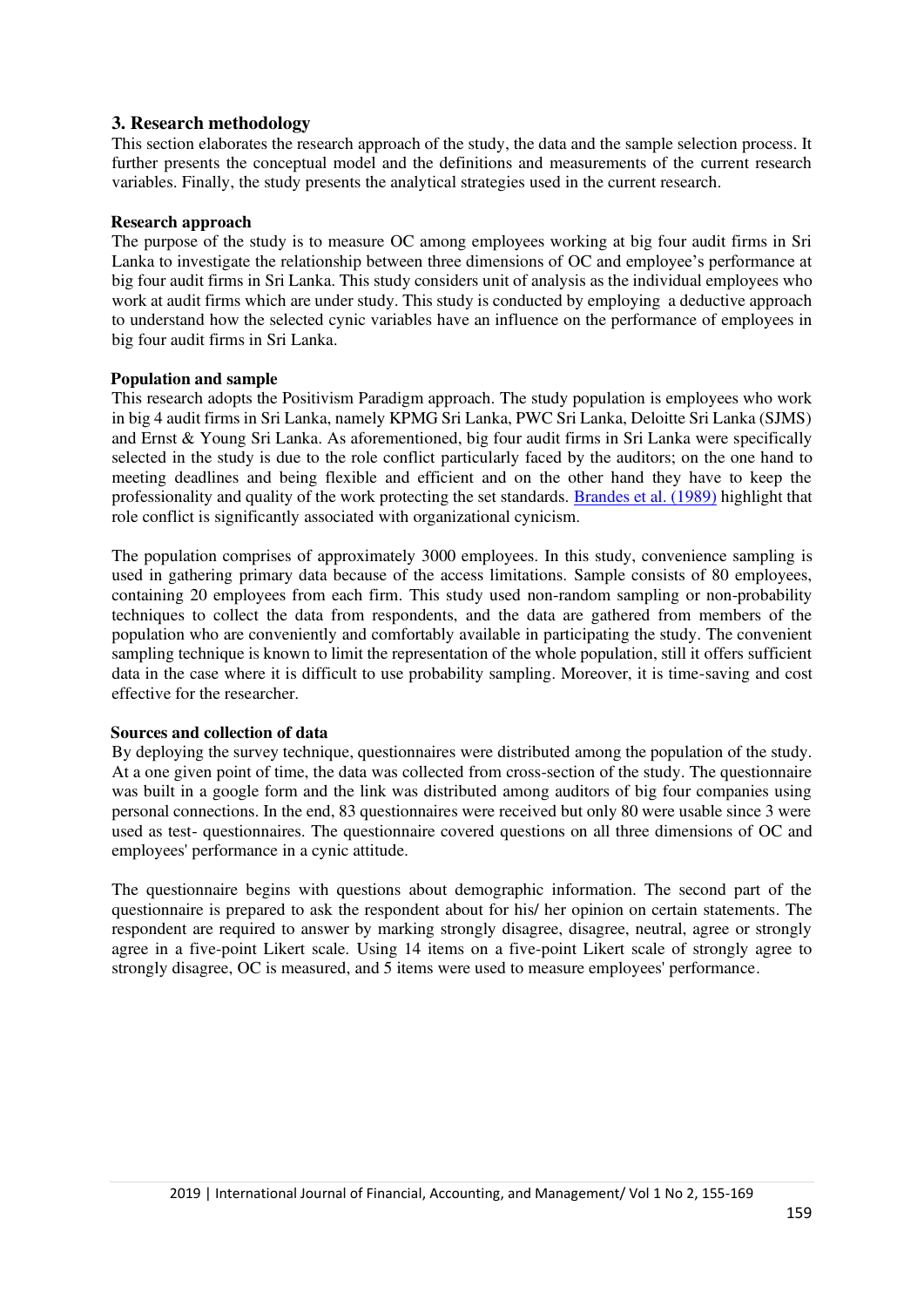## **Conceptual framework**

Figure 1 describes the conceptual framework which is founded upon the literature review presented in Section 2 above.



**Figure 1: Conceptual Diagram** 

Table 1 below illustrates the selected dependent variables and independent variables and their measurement techniques.

| <b>Variable</b>      | <b>Working Definition</b>           | <b>Measurement</b>         |
|----------------------|-------------------------------------|----------------------------|
| Cognition cynicism   | Feeling of discomfort, aggravation, | Five-point Likert scale,   |
|                      | depression, and anxiety towards     | ranging from strongly      |
|                      | the organization                    | disagree to strongly agree |
| Affect cynicism      | Feeling of discomfort, aggravation, | Five-point Likert scale,   |
|                      | depression, and anxiety towards     | ranging from strongly      |
|                      | the organization                    | disagree to strongly agree |
| Behavior cynicism    | Stinging, sarcastic humorous        | Five-point Likert scale,   |
|                      | attitude towards organization ad    | ranging from strongly      |
|                      | bad mouthing                        | disagree to strongly agree |
| Employee performance | The job-related activities expected | Five-point Likert scale,   |
|                      | to be performed by a worker and     | ranging from strongly      |
|                      | how well such activities are        | disagree to strongly agree |
|                      | executed                            |                            |

**Table 1: Variables and their measurement techniques**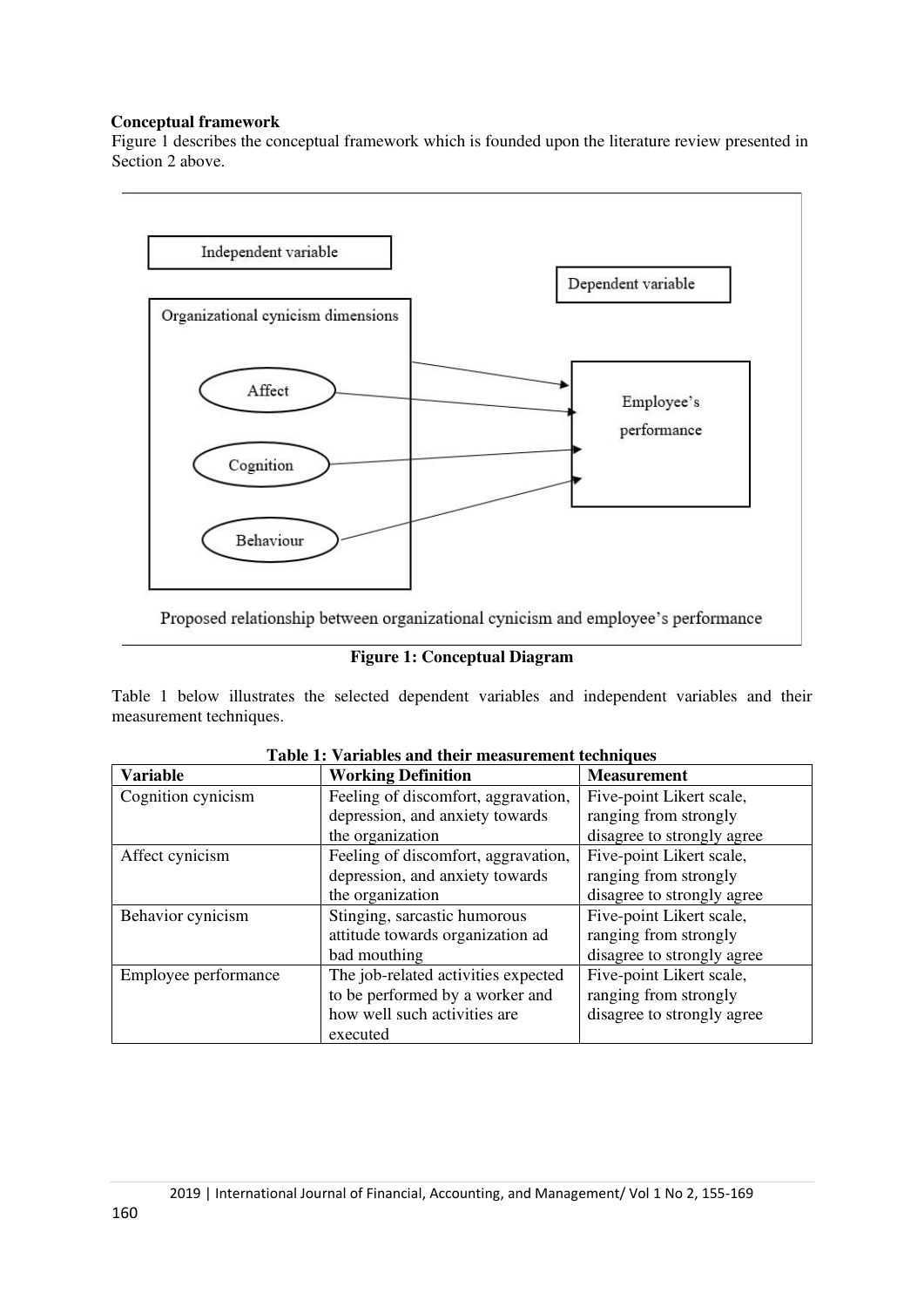# **Hypotheses**

Premised upon the literature, the below mentioned hypothesizes were formulated and tested in the study.

H1: Affective cynicism has a significant negative relationship with employee's performance.

H2: Cognition cynicism has a significant negative relationship with employee's performance.

H3: Behavior cynicism has a significant negative relationship with employee's performance.

## **Analytical strategies**

By adapting questionnaire, the current study collected primary data from the respondents and the data analysis is conducted by using SPSS. In conducting the data analysis, each and every questionnaire has to be entered into excel and thereafter coded into SPSS. To test the validity of the questions a reliability test is conducted. Moreover, while performing the descriptive statistics and correlation analysis in order to examine the associations between the variables, a regression analysis is conducted to investigate the relationship between the explanatory variables and dependent variables.

The following section details findings and discussion of the study.

## **4. Results and discussions**

To achieve the study's aims, google questionnaire was employed to collect data from the respondents as a mode of gathering primary data of the study and SPSS was used to analyse data. The questionnaire results were exported to an excel sheet from google forms function and then was coded into SPSS. To test the validity of the questions a reliability test was conducted. Further to understand the associations between variables, descriptive statistics and correlation analysis were conducted. Finally, a regression analysis was performed to investigate the relationship between independent variables and dependent variables.

In this study independent variables are cognitive cynicism, affective cynicism, and behavioral cynicism. Descriptive analysis

|                               |                     | Minimu<br>m | Maximu<br>m      | Mean                       | Std.<br>Deviation | <b>Skewness</b> |      | Kurtosis        |      |
|-------------------------------|---------------------|-------------|------------------|----------------------------|-------------------|-----------------|------|-----------------|------|
|                               | Statistic Statistic |             | <b>Statistic</b> | <b>Statistic Statistic</b> |                   | Statistic Error | Std. | Statistic Error | Std. |
| <b>AFFECT</b>                 | 80                  | 1.40        | 3.80             | 2.3575                     | .46410            | .608            | .269 | .741            | .532 |
| <b>BEHAVIOR</b>               | 80                  | 1.00        | 3.40             | 2.1800                     | .49972            | .087            | .269 | $-.156$         | .532 |
| <b>COGNITIVE</b>              | <b>80</b>           | 1.20        | 3.40             | 2.3550                     | .47942            | .030            | .269 | $-.169$         | .532 |
| <b>EMP_PERFO</b><br><b>RM</b> | 80                  | 2.25        | 5.00             | 4.0063                     | .64383            | $-.380$         | .269 | $-.388$         | .532 |
| Valid N<br>(listwise)         | 80                  |             |                  |                            |                   |                 |      |                 |      |

**Descriptive Statistics – Table 2** 

According to the statistics shown in the Table 2, Affect cynicism varies from 1.40 to 3.80 having a mean value of 2.3575 and a standard deviation of 0.46410. Cognitive cynicism has values minimum 1.2 and a maximum of 3.40. The mean is 2.3550 and the standard deviation is 0.47942. The final component of organizational cynicism, behavioral cynicism has a minimum value of 1 and a maximum value of 3.40 with a mean of 2.18 and a standard deviation of 0.49972.

The dependent variable, performance of employees consists of a minimum of 2.25 and a maximum of 5 with a 4.0063 mean and a 0.64383 standard deviation. All the skewness values lie between -1 to +1 and values of kurtosis also range between -3 to +3 which meets the normality assumption. While the negative values represent in which data is negatively skewed, the value of standard deviation lies between 0 and 1. Therefore the normal distribution of data is represented.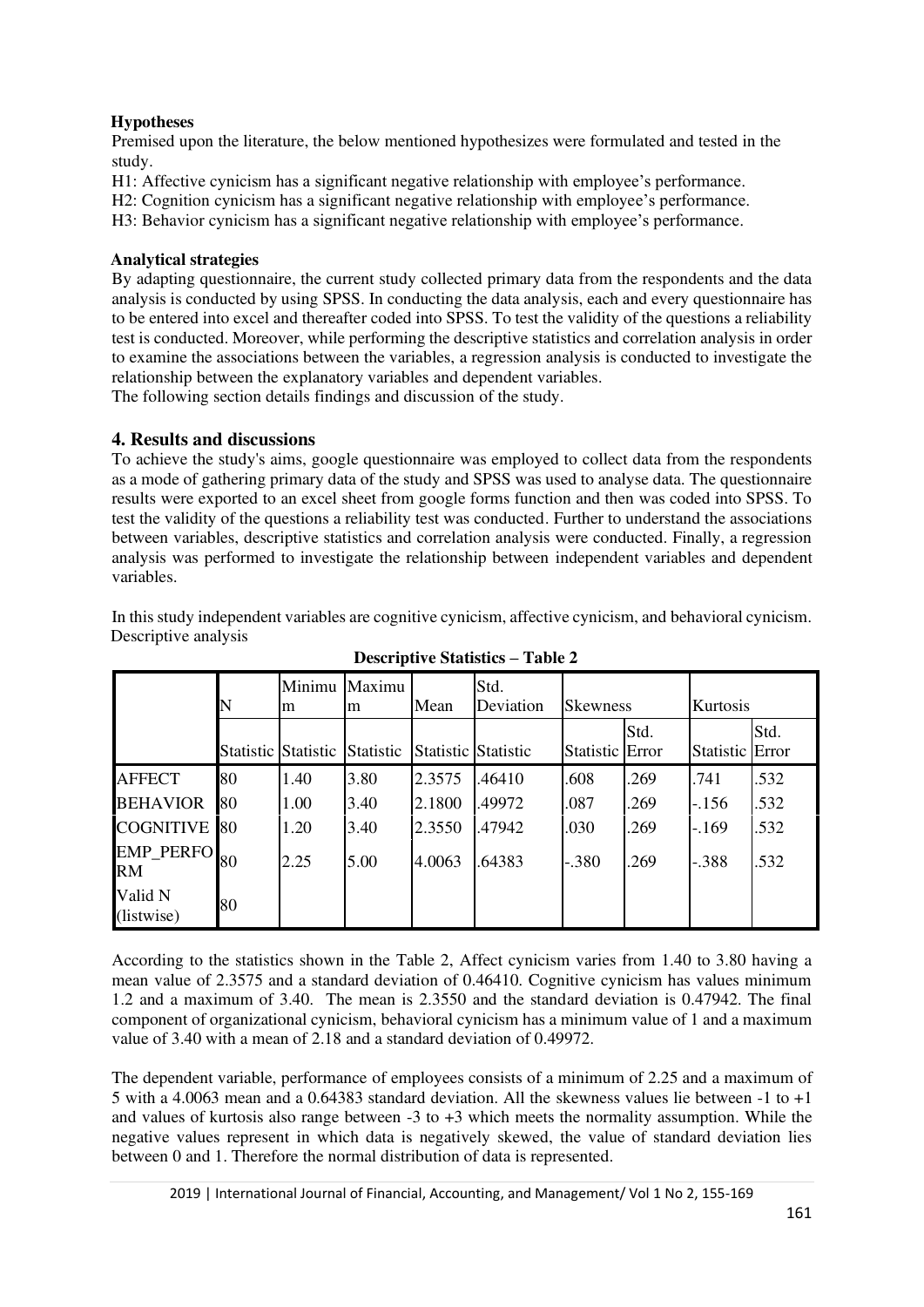## **Correlation analysis**

|                  |                                        | <b>AFFECT</b> | <b>BEHAVIOR</b> | <b>COGNITIVE M</b> | <b>EMP_PERFOR</b> |
|------------------|----------------------------------------|---------------|-----------------|--------------------|-------------------|
|                  |                                        |               |                 |                    |                   |
| <b>AFFECT</b>    | <b>Pearson Correlation</b>             |               |                 |                    |                   |
|                  | Sig. (2-tailed)                        |               |                 |                    |                   |
|                  | N                                      | 80            |                 |                    |                   |
| <b>BEHAVIOR</b>  | <b>Pearson Correlation</b>             | .586          |                 |                    |                   |
|                  | Sig. (2-tailed)                        | .168          |                 |                    |                   |
|                  | N                                      | 80            | 80              |                    |                   |
| <b>COGNITIVE</b> | <b>Pearson Correlation</b>             | .789          | .869**          |                    |                   |
|                  | Sig. (2-tailed)                        | .218          | .000            |                    |                   |
|                  | N                                      | 80            | 80              | 80                 |                   |
|                  | <b>EMP_PERFORM</b> Pearson Correlation | $-.801**$     | $-.289**$       | $-0.644**$         |                   |
|                  | Sig. (2-tailed)                        | .001          | .004            | .001               |                   |
|                  | N                                      | 80            | 80              | 80                 | 80                |

**Correlations – Table 3** 

\*\*. Correlation is significant at the 0.01 level (2-tailed).

The above table no 3 presents the outcome of correlation analysis between cognitive cynicism, affective cynicism, and behavioral cynicism with performance of employees. The analysis shows that there is a negative relationship between performance of employees and all three aspects of organizational cynicism. The performance of employees has a significant negative relationship with behavioral cynicism ( $r=0.289$ ), cognitive cynicism ( $r=0.664$ ) and affective cynicism ( $r=0.801$ ). Therefore, we can conclude that if any of the dimensions of OC increases, employees' performance will decrease.

# **Regression analysis**

## **Regression analysis of cognitive cynicism and employee performance**

## **Table 4.1: Model Summary**

| Model |         | R Square | <b>Adjusted R Square</b> | <b>Std.</b> Error of the Estimate |
|-------|---------|----------|--------------------------|-----------------------------------|
|       | $-6441$ | .414     | .408                     | .45046                            |

1. Predictors: (Constant), COGNITIVE

|  | Table 4.2: ANOVA <sup>2</sup> |
|--|-------------------------------|
|--|-------------------------------|

| Model |            | Sum of Squares | df | Mean Square | F      | Sig.              |
|-------|------------|----------------|----|-------------|--------|-------------------|
| 1     | Regression | 28.266         |    | 28.266      | 69.651 | .001 <sup>1</sup> |
|       | Residual   | 39.973         | 78 | .512        |        |                   |
|       | Total      | 68.239         | 79 |             |        |                   |

1. Predictors: (Constant), COGNITIVE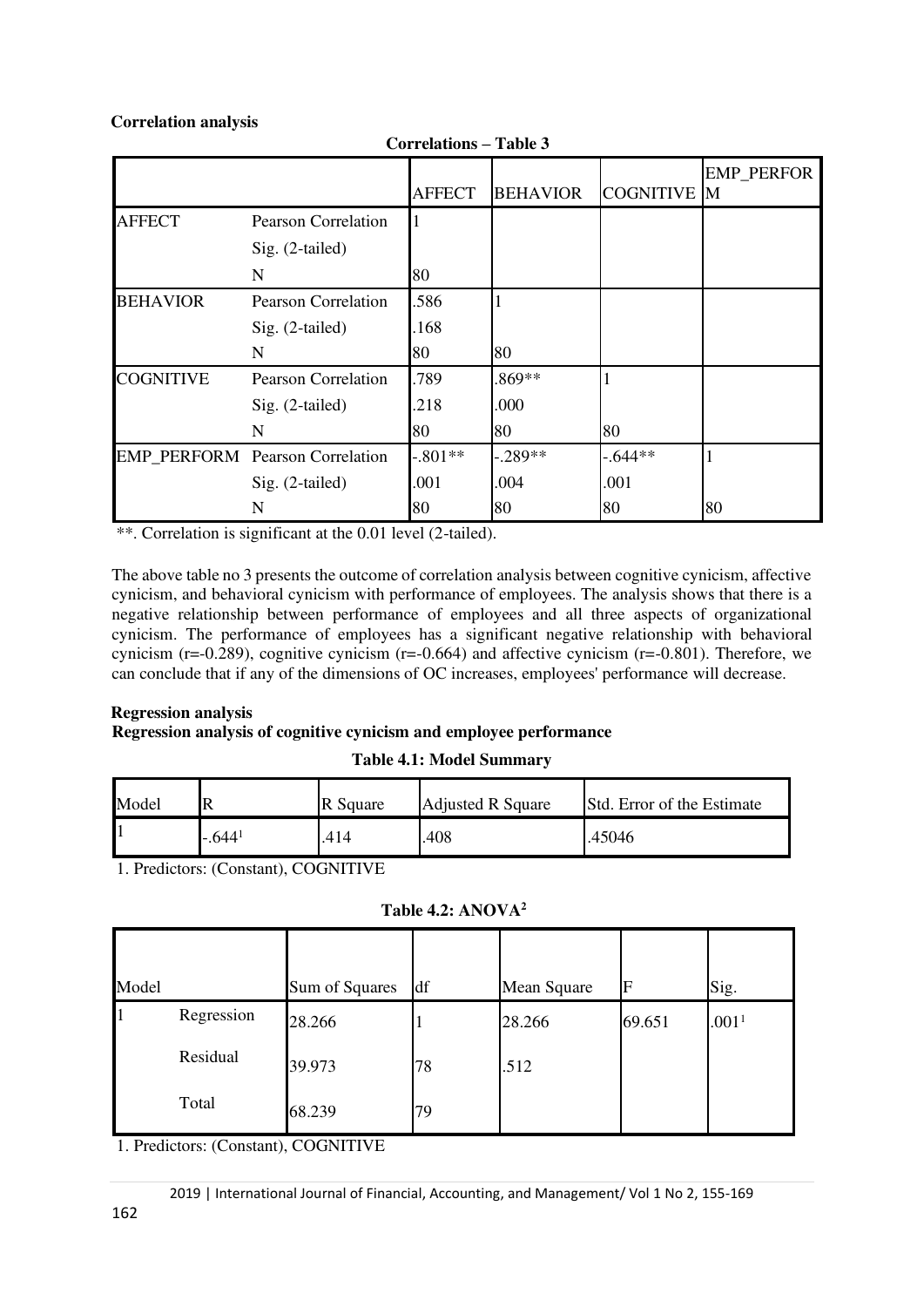# **Table 4.1: Model Summary**

| Model |         | R Square | <b>Adjusted R Square</b> | <b>Std.</b> Error of the Estimate |
|-------|---------|----------|--------------------------|-----------------------------------|
|       | $-6441$ | .414     | .408                     | .45046                            |

2. Dependent Variable: EMP\_PERFORM

# **Table 4.3: Coefficients<sup>2</sup>**

|       |                  | <b>Unstandardized Coefficients</b> |            | Standardized<br>Coefficients |          |      |
|-------|------------------|------------------------------------|------------|------------------------------|----------|------|
| Model |                  | R                                  | Std. Error | Beta                         |          | Sig. |
|       | (Constant)       | 3.632                              | .056       |                              | 64.283   | .000 |
|       | <b>COGNITIVE</b> | $-.401$                            | .065       | $-644$                       | $-6.143$ | .001 |

2. Dependent Variable: EMP\_PERFORM

# **Regression analysis of affective cynicism and employee performance**

## **Table 5.1: Model Summary**

| Model | IR       | R Square | <b>Adjusted R Square</b> | Std. Error of the Estimate |
|-------|----------|----------|--------------------------|----------------------------|
|       | $-.8013$ | .641     | $-.635$                  | .35356                     |

3. Predictors: (Constant), AFFECT

# **Table 5.2: ANOVA<sup>4</sup>**

| Model |            | Sum of<br><b>Squares</b> | df | Mean Square | lf      | Sig.              |
|-------|------------|--------------------------|----|-------------|---------|-------------------|
| 1     | Regression |                          |    |             |         |                   |
|       |            | 43.738                   |    | 43.738      | 116.628 | .001 <sup>3</sup> |
|       | Residual   | 24.501                   | 78 | .314        |         |                   |
|       | Total      | 68.239                   | 79 |             |         |                   |

3. Predictors: (Constant), AFFECT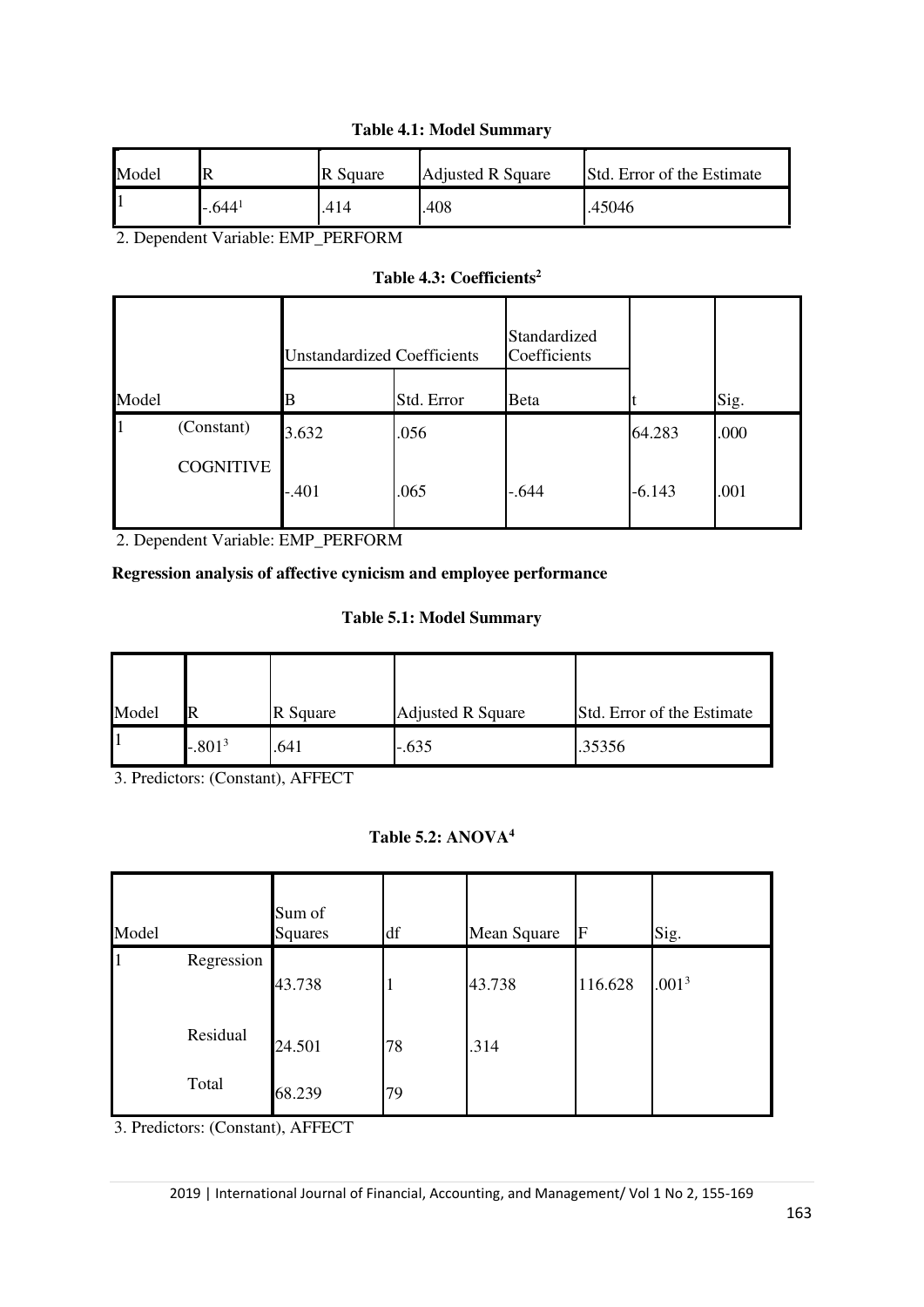## 4. Dependent Variable: EMP\_PERFORM

|       |               | <b>Unstandardized Coefficients</b> |            | Standardized<br>Coefficients |           |      |
|-------|---------------|------------------------------------|------------|------------------------------|-----------|------|
| Model |               | R                                  | Std. Error | Beta                         |           | Sig. |
|       | (Constant)    | 4.761                              | .111       |                              | 42.986    | .000 |
|       | <b>AFFECT</b> | $-.375$                            | .034       | $-.801$                      | $-11.125$ | .001 |

## **Table 5.3: Coefficients<sup>4</sup>**

4. Dependent Variable: EMP\_PERFORM

## **Regression analysis of behavior cynicism and employee performance**

| <b>Table 6.1: Model Summary</b> |           |          |                          |                                   |  |  |  |
|---------------------------------|-----------|----------|--------------------------|-----------------------------------|--|--|--|
| Model                           |           | R Square | <b>Adjusted R Square</b> | <b>Std.</b> Error of the Estimate |  |  |  |
|                                 | $-0.2895$ | .0835    |                          | .62034                            |  |  |  |

5. Predictors: (Constant), BEHAVIOR

**Table 6.2: ANOVA<sup>6</sup>**

| Model |            | Sum of Squares | <b>df</b> | Mean Square |                 | Sig.              |
|-------|------------|----------------|-----------|-------------|-----------------|-------------------|
|       | Regression | 2.731          |           | 2.731       | $^{\prime}.097$ | .004 <sup>5</sup> |
|       | Residual   | 30.016         | 78        | .385        |                 |                   |
|       | Total      | 32.747         | 79        |             |                 |                   |

5. Predictors: (Constant), BEHAVIOR

6. Dependent Variable: EMP\_PERFORM

# **Table 6.3: Coefficients<sup>6</sup>**

|       |                 | <b>Unstandardized Coefficients</b> |            | Standardized<br>Coefficients |          |      |
|-------|-----------------|------------------------------------|------------|------------------------------|----------|------|
| Model |                 |                                    | Std. Error | <b>B</b> eta                 |          | Sig. |
|       | (Constant)      | 4.817                              | .312       |                              | 15.427   | .000 |
|       | <b>BEHAVIOR</b> | $-.372$                            | 140        | $-.289$                      | $-2.664$ | .004 |

6. Dependent Variable: EMP\_PERFORM

The above tables demonstrate the results of the regression analysis between employee performance and organizational performance including relationship between employee performance and cognitive cynicism, employee performance and affective cynicism, and employee performance and behavioral cynicism.

# **Regression analysis of cognitive cynicism and employee performance**

According to Table 4.1, the value of  $\mathbb{R}^2$  is 41.4%. It shows the relationship of employees' performance which is explained by cognitive dimension of organizational cynicism. F Value in table 4.2 shows that the model is significant. In table 4.3, the value of beta coefficient of OC(cognition) is -0.401; cognitive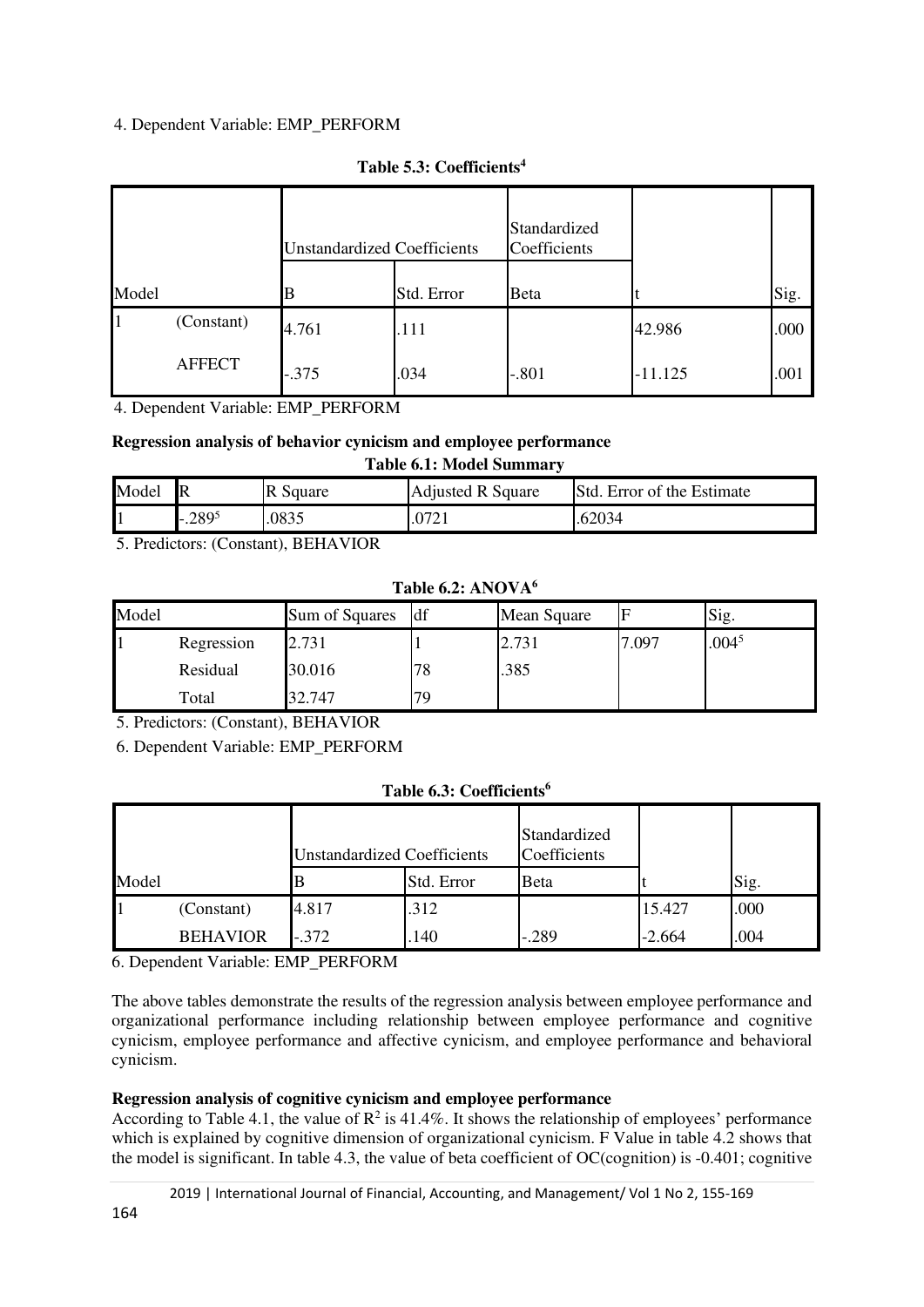cynicism has a 64.4 times greater negative effect on the dependent variable (EP) employee performance. In conclusion Hypothesis – "Cognition Cynicism has negative and significant relationship with employee's performance" is acceptable.

## **Regression analysis of affective cynicism and employee performance**

In Table 5.1, the value of  $\mathbb{R}^2$  indicates that 64.1% relationship of employee's performance is described by affective dimension of organizational cynicism. In the table 5.2, F Value shows that the model is significant. In table 5.3, the beta coefficient of OC(affect) value is -0.375; affective cynicism has an 80.1 times greater negative effect on the dependent variable, employee performance. In conclusion, hypothesis – "Affective Cynicism has negative and significant relationship with employee performance" is acceptable.

## **Regression analysis of behavioral cynicism and employee performance**

In Table 6.1, the value of  $\mathbb{R}^2$  shows that 8.3% relationship of employee's performance is explained by behavioral dimension of organizational cynicism. In table 6.3, the value of beta coefficient of OC(behavior) is -0.372, which means that behavioral cynicism has a 28.9 times greater negative effect on the dependent variable, employee performance. In conclusion, hypothesis – "Behavioral Cynicism has negative and significant relationship with employee performance" is acceptable.

## **Discussions**

The study takes into consideration OC wholly focusing on employee performance. The theoretical analysis of OC is extremely critical in managing employee behaviors. In a VUCA world like today, management of companies has to deal with constant changing environments. Change management, employee satisfaction, employee motivation, performance evaluation and the whole behavior management have become highly discussed topics worldwide, which implies the importance of the present study.

The study findings unfold that there is a significant negative relationship between all three dimensions of OC and performance of employees proving the conclusions derived in literature review.

## **H1: Affective Cynicism has a significant negative relationship with the performance of employees.**

The first hypothesis was affective cynicism has a negative relationship with performance of employees. When the hypothesis was tested, it proved that the hypothesis is acceptable with the result of  $r = -0.644$ . The result is similar to the literature review findings where affect cynicism was negatively and significantly related to employee performance.

## **H2: Cognition Cynicism has a significant negative relationship with the performance of employees.**

The second hypothesis was that cognition cynicism has a negative relationship with employees' performance was also proved acceptable through the testing. The result was  $r = -0.801$ .

## **H3: Behavior Cynicism has a significant negative relationship with the performance of employees.**

The third hypothesis was behavior cynicism has negative relationship with employee's performance. The test results of  $r = 0.289$  proves the hypothesis to be acceptable.

All three-hypothesis tested under the study are acceptable based on the research findings. Therefore, we can conclude that overall OC has a negative and significant relationship with employees' performance.

Many scholars in different contexts proved these results. [Tae-Yeol et al.](#page-14-12) study on Top management credibility and employment cynicism found results of  $r=-0.40$ ,  $r=-0.42$ ,  $r=-0.33$  proving affective, cognition and behavioral cynicism are negatively associated with employee performance, respectively. OC occurs when employees no longer have confidence in the organization they are working in [\(Abraham, 2000\).](#page-13-6) As per [Brandes et al.\(1998\),](#page-13-2) OC is considered as a learned attitude that consists of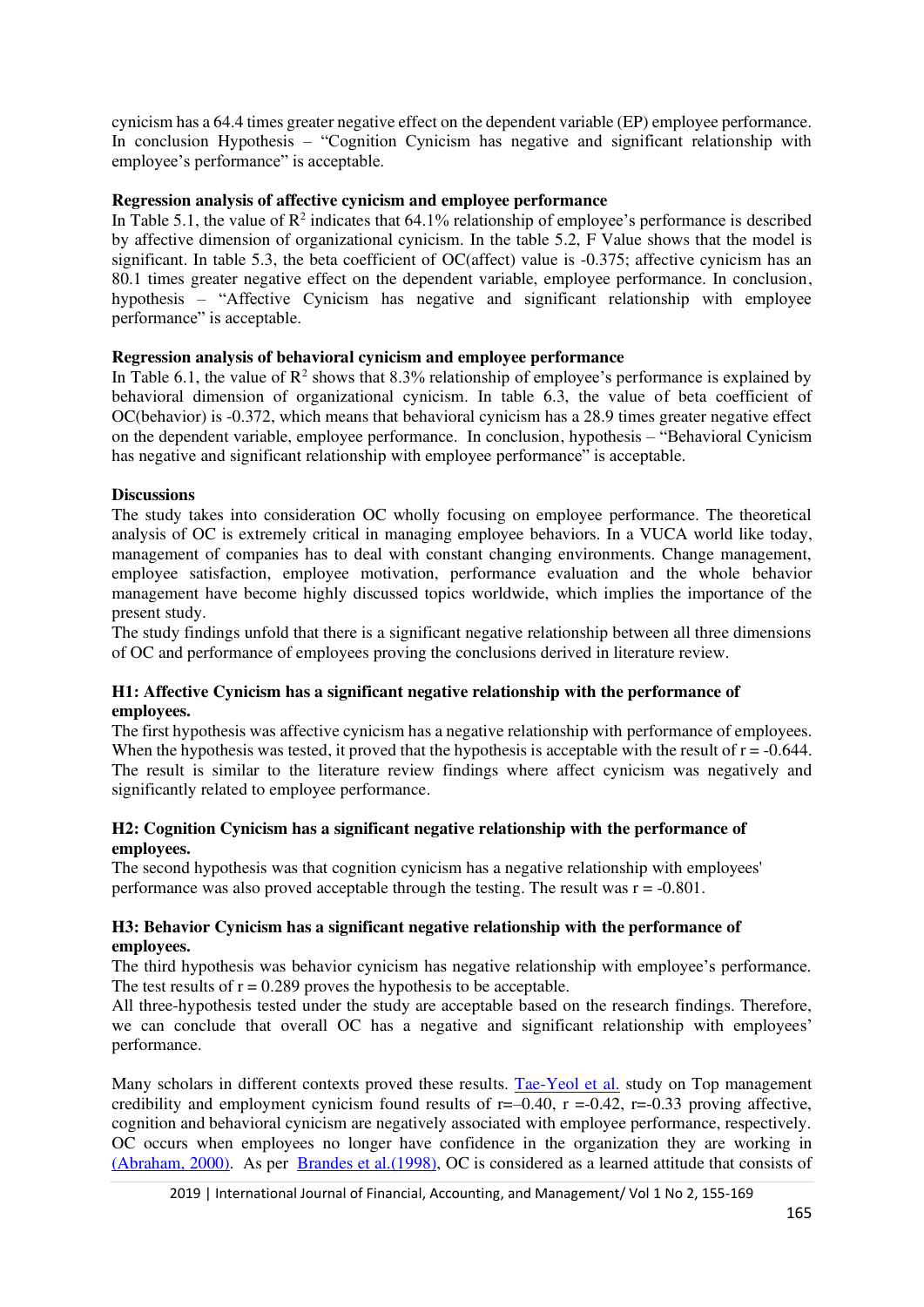an unenthusiastic viewpoint for a change. It is also discovered that there are negative effects on employee performance as well as organization as a whole from this obstructive mind set of employees. This is mainly discussed in change management concepts. According to scholars, OC can be simply identified as an umbrella term for all the cynicism forms relating to job and employer.

According to [Reichers et al. \(1997\),](#page-14-14) there are several factors which may cause the organizational cynicism. Among them, the main factors namely dearth of workplace recognition, stressful work environments, lack of communication, and not getting chances to participate in decision making process are recognized. [Kim et al. \(2009\)](#page-14-12) defines OC as disappointment, hopelessness and insecurity about the organization which the individual is working in and everyone in the organization. OC is defined as a negative attitude possessed by employees about the organization [\(Dean, et al. 1998\)](#page-13-2). They also identified OC as an attitude of weakness and feeling of betrayal with the key feature of being negative. In general OC means a belief within employee that the organization is dishonest and that they are not worthy to the organization which causes an attitude of unfriendliness in employees towards the organization.

[Johnson, & O'Leary](#page-14-2)-Kelly (2003) states that OC may act as an obstacle to the organization's existence. And they further emphasis that the beliefs or attitudes of dishonesty of the organization create negative outcomes between employees, for example emotional exhaustion. It is moreover claimed that negative outcomes contain of job dissatisfaction, counterproductive behaviors, acting against change, unethical acts, and bad mouthing [\(Armmer, 2017;](#page-13-3) [Wilkerson et al., 2008;](#page-14-5) [Kuo et al., 2015;](#page-14-0) [Mantler et al., 2015;](#page-14-3) [Simha et al., 2014;](#page-14-4) [Bernerth et al., 2007\)](#page-13-4). Although empirical studies have been conducted on the concept of OC and employee performance in different organizational settings in diverse social settings, there is a dearth of research on OC and employee performance in the Sri Lankan context, particularly in the audit sector. Thus, the current paper is focused on the examination of the relationship between OC and employee performance of the employees who work at different hierarchical levels in big four audit firms operating in Sri Lanka namely, KPMG - Sri Lanka, PWC- Sri Lanka, Deloitte- Sri Lanka (SJMS) and Ernst & Young-Sri Lanka. The study's main findings concluded that there is a negative relationship between three dimensions of OC and employee performance. Thus it is evident that increase in either of the dimensions causes the decrease of the employees' performance.

When it comes to Audit firms in Sri Lanka, there is a gap in the prevailing literature in the area of OC and employee performance of employees in different levels of hierarchy. This study explores effects of cognitive cynicism, affective cynicism, and behavioral cynicism on employees' performance. Therefore, it is noteworthy that there is a remarkably high practical importance of the present study. As per the study's findings, we can see that most of the respondents are not satisfied with their organization and feel that organization is not meeting promises it made at the recruitment. Furthermore, they have the feeling that the firm unfairly and immorally uses their knowledge and skills. The study found that employees' behavior and attitudes on superiors, representatives, and, ultimately, the organization are highly impacted by organizational cynicism. Lack of communication, non-achievement of employee expectations, stressful work environment, imbalanced distribution of power, not hearing the voice are the main factors which influence organizational cynicism. An employee who has cynic ideas can make a negative mindset and a negative environment to the whole workforce in the organization. Cynic employees look at the peers, superiors, and subordinates as self-centered people.

Audit firms are organizations which are heavily depend on employees. Also, since most of the respondents are between the ages of 20 to 25, they expect a vast and a cutting-edge training from their firms, not merely an allowance/ a salary. Almost all the employees have many growth expectations about their future careers as well as gaining knowledge and experience. Moreover, it is said that it is the age with most volatile ideas and strong actions. Auditing being considered one of the most stressful jobs that need both the best knowledge and the suspicious mind, it is more important for audit firms than any other organization to understand the OC and its influence on employee performance to achieve organizational objectives.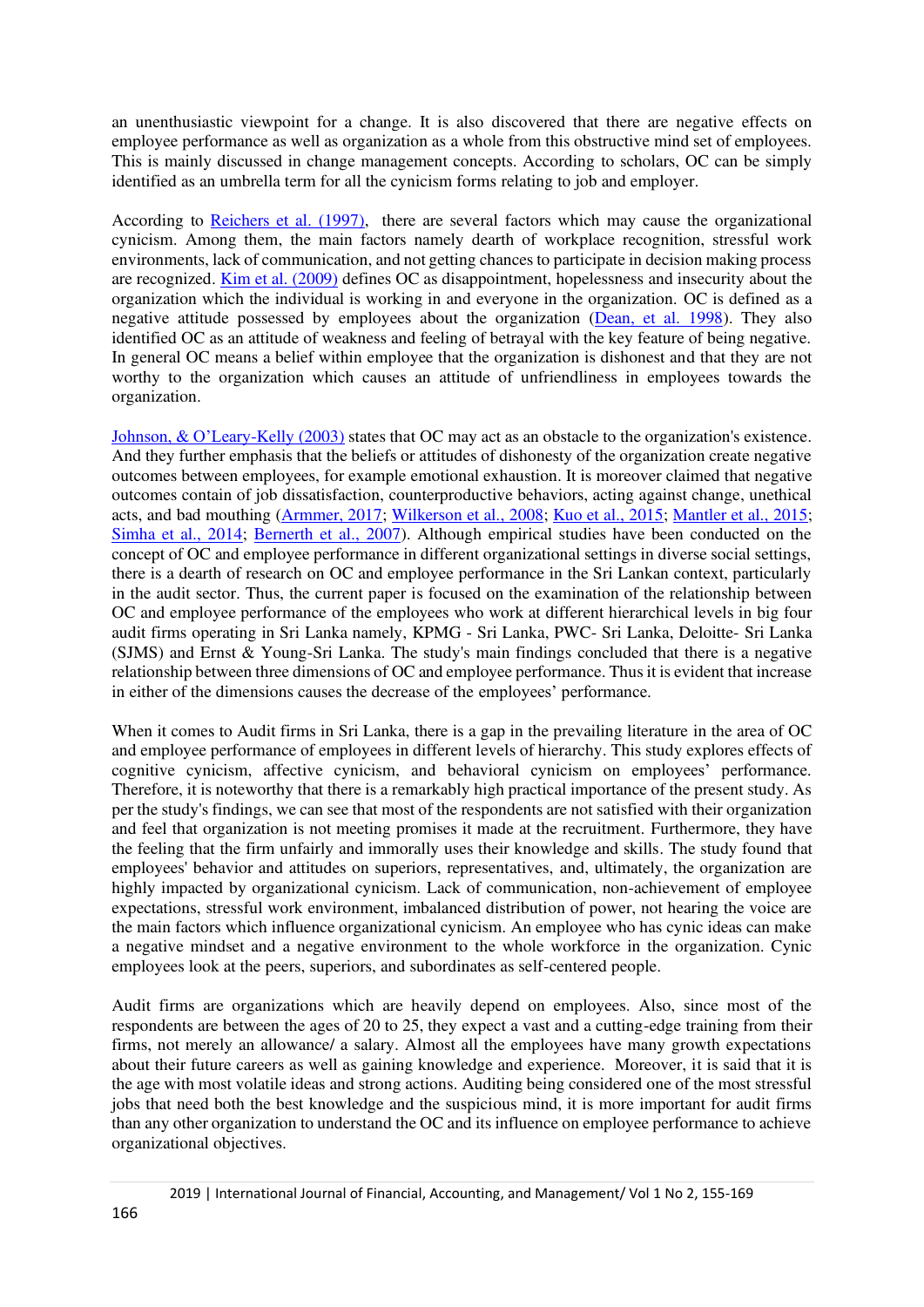By considering all relationships between three dimensions of OC and employee performance in the audit sector, it can be interesting to encourage audit supervisors to prevent the discovered negative influence of OC by reducing the level of organizational politics and the degree of violation of psychological contract with the organization. The current findings on the OC will further help the organization's human resources function in understanding the attitudes of the firm's employees and improving the tasks of personnel selection which may guarantee that the company will recruit the right people. The findings could be moreover important to mitigate the negative effect of OC by means of the organizational culture and by enhancing employees' performance via promoting employee engagement.

## **5. Conclusion**

Although empirical studies have been conducted on the concept of OC and employee performance in different organizational settings in diverse social settings, there is a dearth of research on OC and employee performance in the Sri Lankan context, particularly in the audit sector. Thus, the current paper is focused on the examination of the relationship between OC and employee performance of the employees who work at different hierarchical levels in big four audit firms operating in Sri Lanka namely, KPMG - Sri Lanka, PWC- Sri Lanka, Deloitte- Sri Lanka (SJMS) and Ernst & Young-Sri Lanka. The study's main findings concluded that there is a negative relationship between three dimensions of OC and employee performance. Thus it is evident that an increase in either of the dimensions causes the decrease of the employees' performance.

When it comes to Audit firms in Sri Lanka, there is a gap in the prevailing literature in the area of OC and employee performance of employees in different levels of hierarchy. This study explores effects of cognitive cynicism, affective cynicism, and behavioral cynicism on employees' performance. Therefore, it is noteworthy that there is a remarkably high practical importance of the present study. As per the study's findings, we can see that most of the respondents are not satisfied with their organization and feel that organization is not meeting promises it made at the recruitment. And they have the feeling that the firm unfairly and immorally uses their knowledge and skills. The study found that employees' behavior and attitudes on superiors, representatives, and, ultimately, the organization are highly impacted by the organizational cynicism.

Lack of communication, non-achievement of employee expectations, stressful work environment, imbalanced distribution of power, not hearing the voice are the main factors which influence organizational cynicism. An employee who has cynic ideas can make a negative mindset and a negative environment to the whole workforce in the organization. Cynic employees look at the peers, superiors, and subordinates as self-centered people.

Audit firms are organizations which are heavily depend on employees. Also, since most of the respondents are between the ages of 20 to 25, they expect a vast and a cutting-edge training from their firms, not merely an allowance/ a salary. Almost all the employees have many growth expectations about their future careers as well as gaining knowledge and experience. Moreover, it is said that it is the age with most volatile ideas and strong actions. Auditing is considered one of the most stressful jobs that need both the best knowledge and the suspicious mind. It is more important for audit firms than any other organization to understand the OC and its impact on employee performance for the achievement of organizational objectives.

By considering all relationships between three dimensions of OC and employee performance in the audit sector, it can be interesting to encourage audit supervisors to prevent the discovered negative influence of OC by reducing the level of organizational politics and the degree of violation of psychological contract with the organization. The current findings on the OC will further help the organization's human resources function in understanding the attitudes of the firm's employees and improving the tasks of personnel selection which may guarantee that the company will recruit the right people. The findings could be moreover essential to minimize the negative effect of OC by means of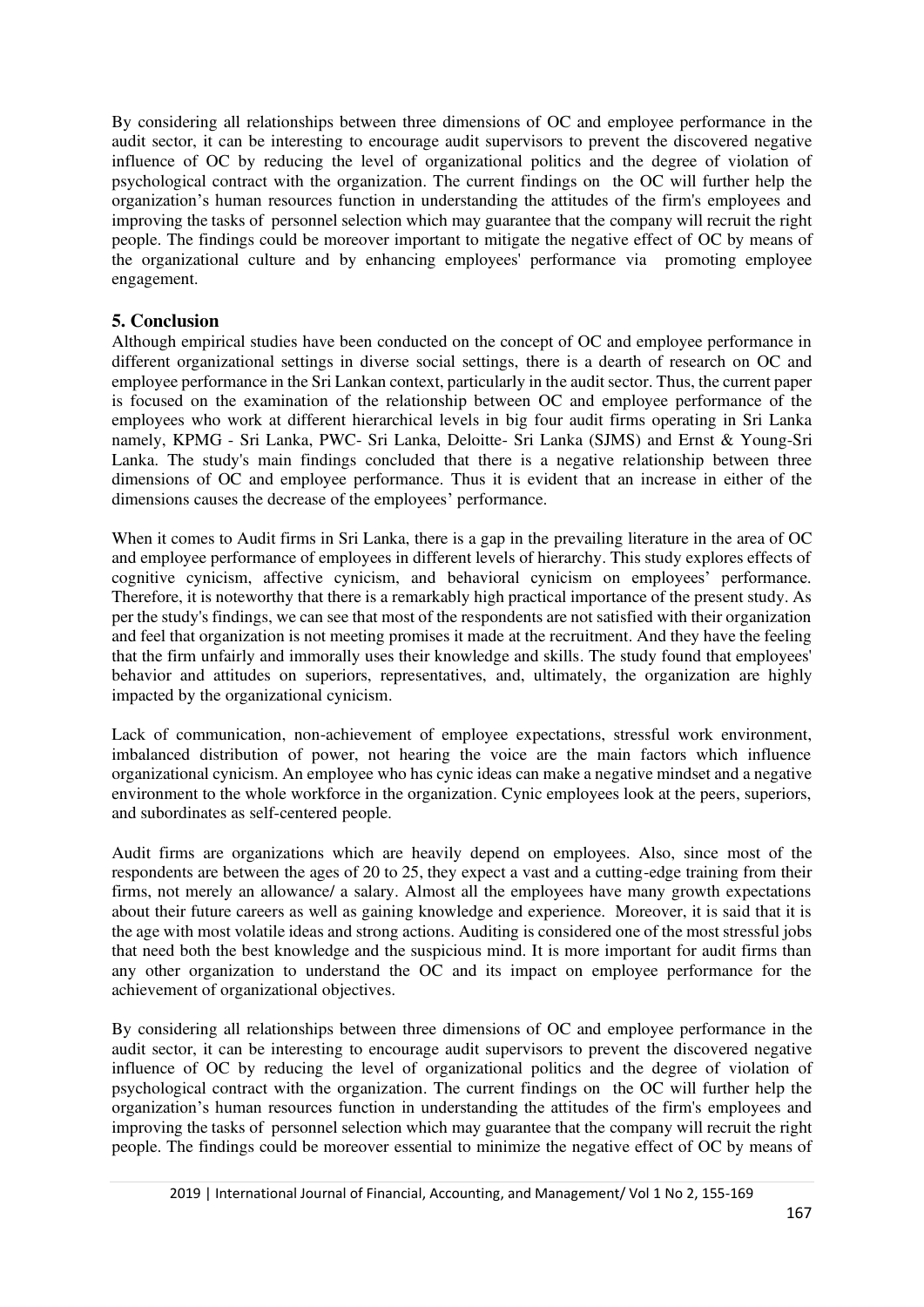organizational culture and also by enhancing the performance of employees via promoting employee engagement.

## **Limitation and study forward**

In the study OC was determined based on the audit employees' perceptions. There could be many other factors that may cause OC as well as cognitive, affect and behavior cynicisms. These factors are of importance to research. Further, the study has a significant population, even if we focus on employees in audit firms. There are many audit firms in Sri Lanka scaling from small to giant. Due to the practical difficulties in gathering data, employees in big four audit firms located in the district of Colombo are considered for the study. Further the sample is selected using a non-probabilistic sampling which is also called opportunistic sampling. Therefore there are issues in generalizing the result to the whole country. Due to the time limitations, the research was done within three to four months period. The results might have affected the mental and physical conditions that persist within that period in audit employees due to deadline pressures and the conditions in the country as a whole. Cynicism is basically based on the psychological aspects of the employees. Many factors influence this feeling of dishonesty and breach of expectations, including dissatisfaction with monetary rewards due to poor economic conditions in Sri Lanka. This can be taken as a separate area of research. In literature, many studuies can be found relating to Germany, Egypt, India and Pakistan. The environmental and cultural influences and patterns may be different from Sri Lanka. Therefore, the relevance of assumptions made based on literature review could be of minor use.

## **References**

- <span id="page-13-6"></span>Abraham, R. (2000). Organizational cynicism bases and consequences. *Genetic, Social and General Psychology Monographs*, 126, 269-292.<https://psycnet.apa.org/record/2000-00495-001>
- <span id="page-13-7"></span>Alagaraja, M. and Shuck, B. (2015). Exploring organizational alignment-employee engagement linkages and impact on individual performance: a conceptual model, *Human Resource Development Review*, 14(1), 17-37.
- <span id="page-13-0"></span>Arslan, M., and Jamal, R. (2019). Examining the role of employee engagement in the relationship between organizational cynicism and employee performance. *International Journal of Sociology and Social Policy*, 39(1/2), 118-137. DOI 10.1108/IJSSP-06-2018-0087
- <span id="page-13-1"></span>Arslan., M. (2018). Organizational cynicism and employee performance Moderating role of employee engagement. *Journal of Global Responsibility*. 9(4), 415-431. DOI 10.1108/JGR-05-2018- 0014
- <span id="page-13-5"></span>Anitha, J. (2014). Determinants of employee engagement and their impact on employee performance. *International Journal of Productivity and Performance Management, 63(*3), 308-323. <https://doi.org/10.1108/IJPPM-01-2013-0008>
- <span id="page-13-3"></span>Armmer, F. (2017). An inductive discussion of the interrelationships between nursing shortage, horizontal violence, generational diversity, and healthy work environments. *Administrative Sciences*, *7*(4), 34.<https://doi.org/10.3390/admsci7040034>
- <span id="page-13-4"></span>Bernerth, J.B., Armenakis, A.A., Feild, H.S., and Walker, H.J. (2007). Justice, cynicism, and commitment: a study of important change variables. *The Journal of Applied Behavioral Science*, 43(3), 303-326. [https://doi.org/10.1177/0021886306296602](https://doi.org/10.1177%2F0021886306296602)
- <span id="page-13-9"></span>Brandes, P., and Das, D. (2006). Locating behavioral cynicism at work: construct issues and performance implications. *Research in Occupational Stress and Well-being. 5*, 233-266. [https://doi.org/10.1016/S1479-3555\(05\)05007-9](https://doi.org/10.1016/S1479-3555(05)05007-9)
- <span id="page-13-8"></span>Chin-Wen Liao, Lu, C.-Y., Huang, C.-K., & Chiang, T.-L. (2012). Work values, work attitude and job performance of green energy industry employees in Taiwan. *African Journal of Business Management*, 6(15), 5299–5318. https://doi.org/10.5897/AJBM11.1449 Interpersonal Communication Task Design Job Performance
- <span id="page-13-2"></span>Dean, J.W., Brandes, P., and Dharwadkar, R. (1998). Organizational cynicism. *Academy of Management Review*, *23*(2), 341-352[. https://doi.org/10.5465/amr.1998.533230](https://doi.org/10.5465/amr.1998.533230)